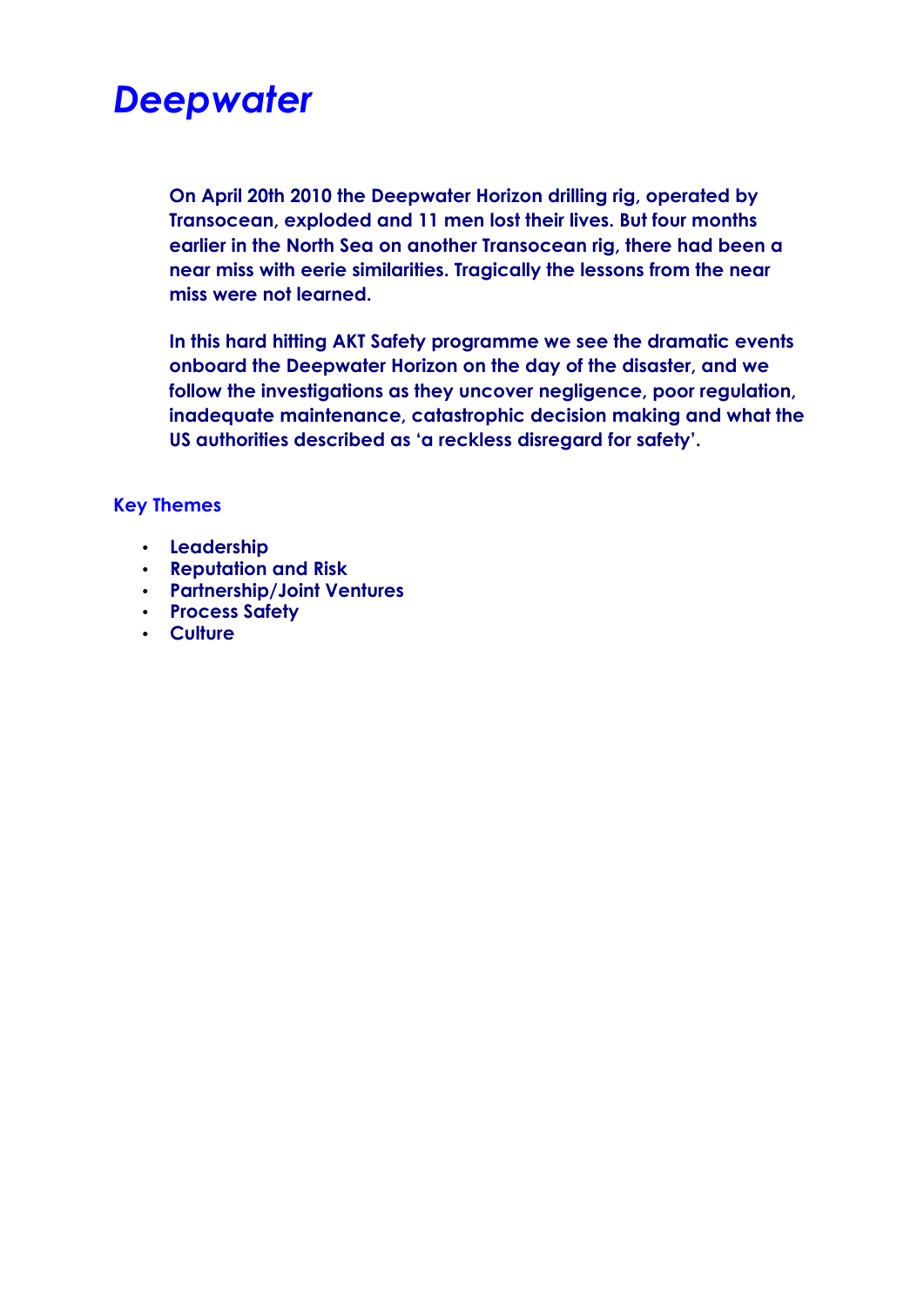

# *Deepwater!*



2 hour online workshop